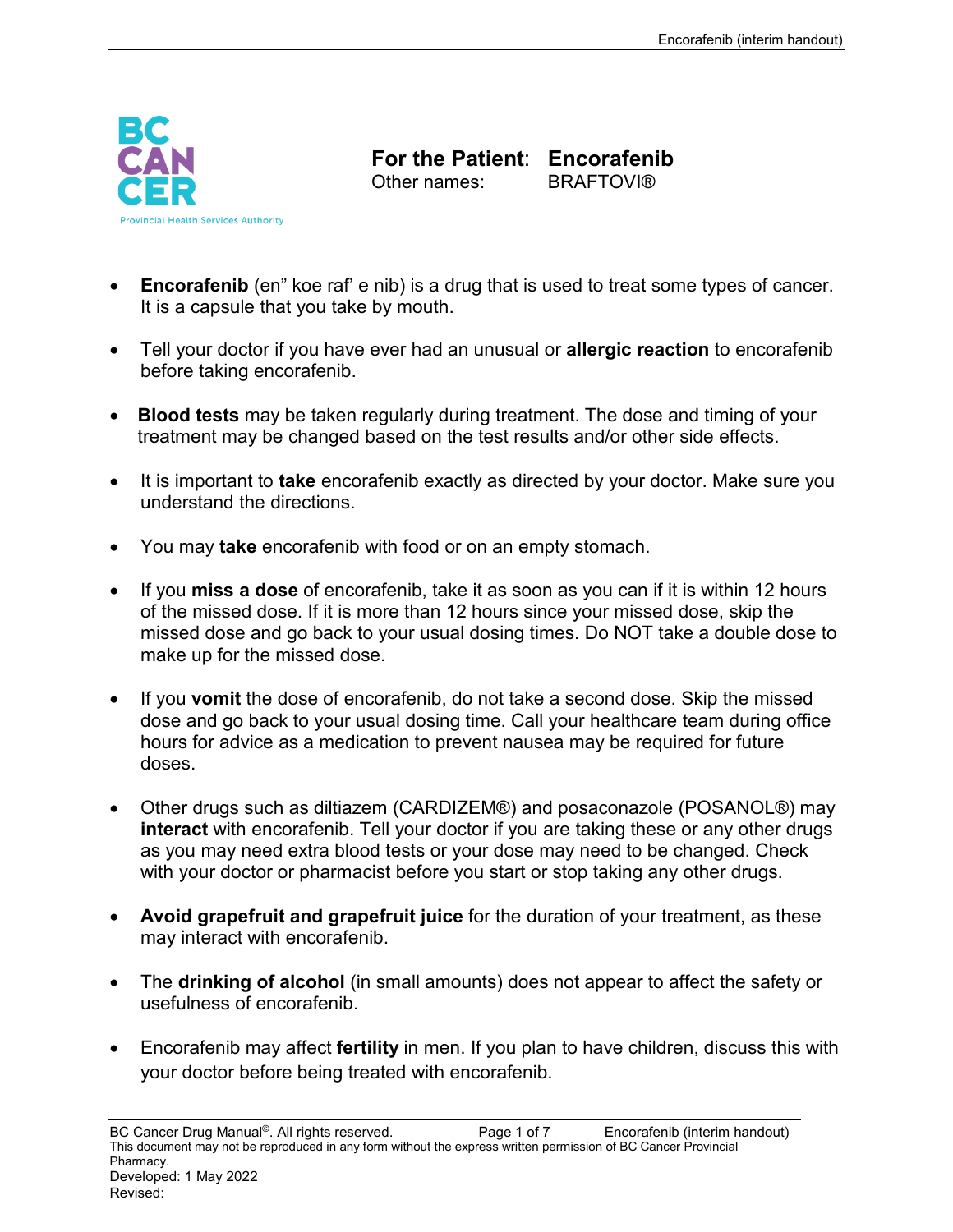- Encorafenib may harm the baby if used during pregnancy. It is best to use **birth control** while being treated with encorafenib. Do NOT use hormonal birth control as it may not work as well while you are taking encorafenib. Ask your doctor how long you should continue using birth control after your treatment has ended. Tell your doctor right away if you or your partner becomes pregnant. Do not breastfeed during treatment and for two weeks after your last dose.
- **Store** capsules out of the reach of children, at room temperature, and away from heat, light, and moisture. Keep capsules in the original bottle and do not remove the desiccant.
- **Tell** your doctor, dentist, and other health professionals that you are being treated with encorafenib before you receive any treatment from them.

Side effects are listed in the following table in the order in which they may occur. Tips to help manage the side effects are included.

| <b>SIDE EFFECTS</b>                                                                                                          | <b>MANAGEMENT</b>                                                                                                                                                                                                                                                                                                                                                                                                                             |
|------------------------------------------------------------------------------------------------------------------------------|-----------------------------------------------------------------------------------------------------------------------------------------------------------------------------------------------------------------------------------------------------------------------------------------------------------------------------------------------------------------------------------------------------------------------------------------------|
| Nausea and vomiting may occur. If you<br>are vomiting and it is not controlled, you<br>can quickly become dehydrated.        | You may be given a prescription for<br>antinausea drug(s) to take at home. It is<br>easier to prevent nausea than treat it<br>once it has occurred, so follow<br>directions closely.<br>• Drink plenty of fluids.<br>• Eat and drink often in small amounts.<br>• Try the ideas in Practical Tips to<br>Manage Nausea.*<br>Tell your healthcare team if nausea or<br>vomiting continues or is not controlled<br>with your antinausea drug(s). |
| Skin rash, acne, itchiness, dryness, or<br>redness may sometimes occur.                                                      | If very irritating, call your healthcare team.<br>Otherwise, be sure to mention it at your<br>next visit.                                                                                                                                                                                                                                                                                                                                     |
| Fever may sometimes occur.                                                                                                   | • Take acetaminophen (e.g., TYLENOL <sup>®</sup> )<br>every 4-6 hours, to a maximum of 4 g<br>(4000 mg) per day.                                                                                                                                                                                                                                                                                                                              |
| <b>Diarrhea</b> may sometimes occur. If you<br>have diarrhea and it is not controlled, you<br>can quickly become dehydrated. | If diarrhea is a problem:<br>• Drink plenty of fluids.<br>• Eat and drink often in small amounts.<br>• Avoid high fibre foods as outlined in<br><b>Food Choices to Help Manage</b><br>Diarrhea.*<br>Tell your healthcare team if you have<br>diarrhea for more than 24 hours.                                                                                                                                                                 |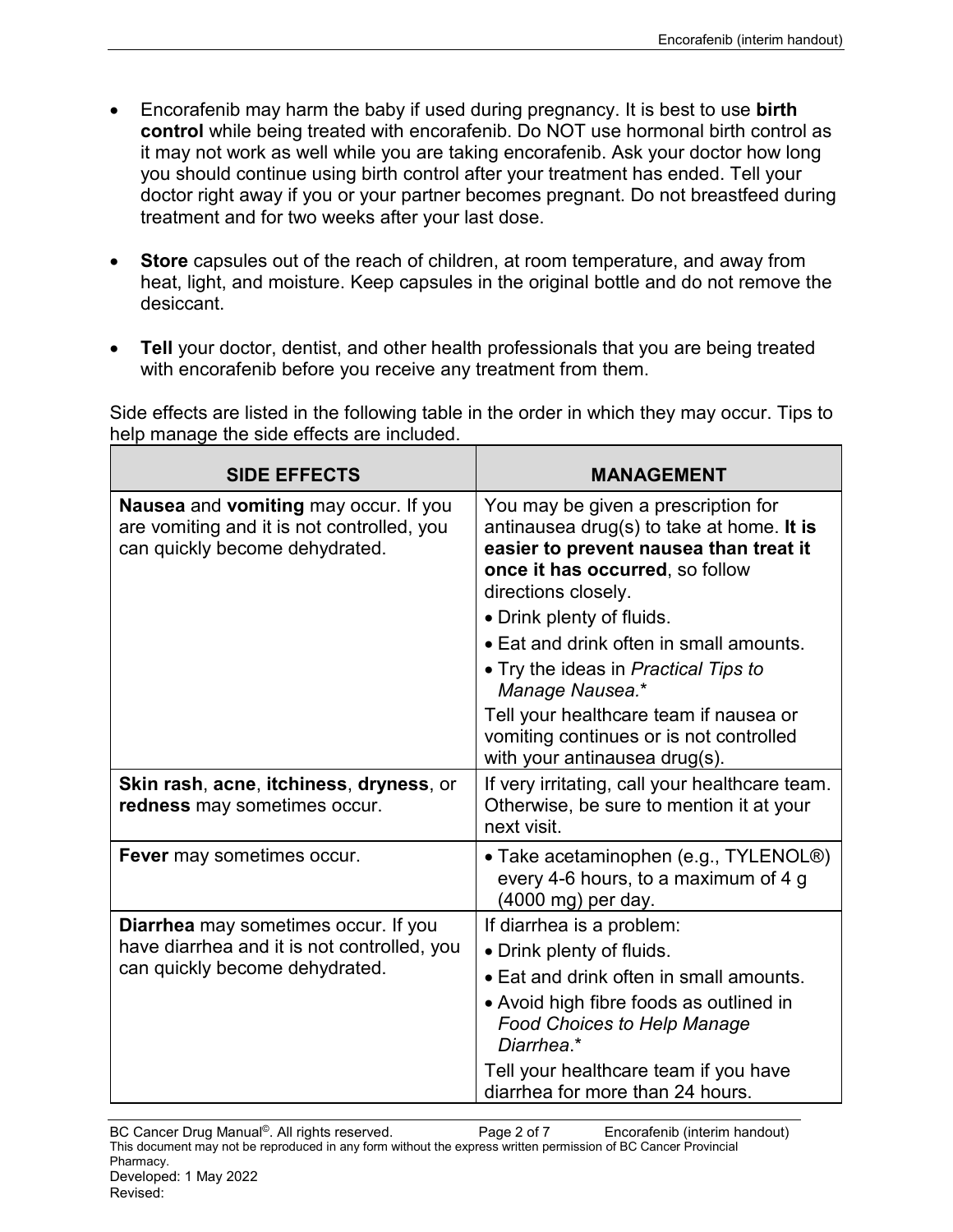| <b>SIDE EFFECTS</b>                                                                                                                                                                                                                                                                                   | <b>MANAGEMENT</b>                                                                                                                                                                                                                                                                       |
|-------------------------------------------------------------------------------------------------------------------------------------------------------------------------------------------------------------------------------------------------------------------------------------------------------|-----------------------------------------------------------------------------------------------------------------------------------------------------------------------------------------------------------------------------------------------------------------------------------------|
| <b>Constipation</b> may sometimes occur.                                                                                                                                                                                                                                                              | • Exercise if you can.                                                                                                                                                                                                                                                                  |
|                                                                                                                                                                                                                                                                                                       | • Drink plenty of fluids.                                                                                                                                                                                                                                                               |
|                                                                                                                                                                                                                                                                                                       | • Try ideas in Food Choices to Manage<br>Constipation.*                                                                                                                                                                                                                                 |
| <b>Sugar control</b> may sometimes be<br>affected.                                                                                                                                                                                                                                                    | Tell your healthcare team if you are<br>experiencing:                                                                                                                                                                                                                                   |
|                                                                                                                                                                                                                                                                                                       | • Increased thirst.                                                                                                                                                                                                                                                                     |
|                                                                                                                                                                                                                                                                                                       | • Changes in how often you pass urine<br>$(go$ pee).                                                                                                                                                                                                                                    |
|                                                                                                                                                                                                                                                                                                       | Check your blood sugar regularly if you<br>have diabetes.                                                                                                                                                                                                                               |
| Hand-foot skin reaction may sometimes<br>occur. The palms of your hands and soles<br>of your feet may tingle, become red,<br>numb, painful, or swollen. Skin may also<br>become dry or itchy. You may not be able<br>to do your normal daily activities if<br>blisters, severe pain, or ulcers occur. | • Avoid tight-fitting shoes or rubbing<br>pressure to hands and feet, such as that<br>caused by heavy activity.<br>• Avoid tight-fitting jewellery.<br>• Clean hands and feet with lukewarm<br>water and gently pat to dry; avoid hot<br>water.<br>• Apply a sunscreen with an SPF (sun |
|                                                                                                                                                                                                                                                                                                       | protection factor) of at least 30.                                                                                                                                                                                                                                                      |
|                                                                                                                                                                                                                                                                                                       | • Apply lanolin-containing creams (e.g.,<br>BAG BALM®, UDDERLY SMOOTH®)<br>to hands and feet, liberally and often.<br>• Tell your healthcare team at your next<br>visit if you have any signs of hand-foot<br>skin reaction as your dose may need to<br>be changed.                     |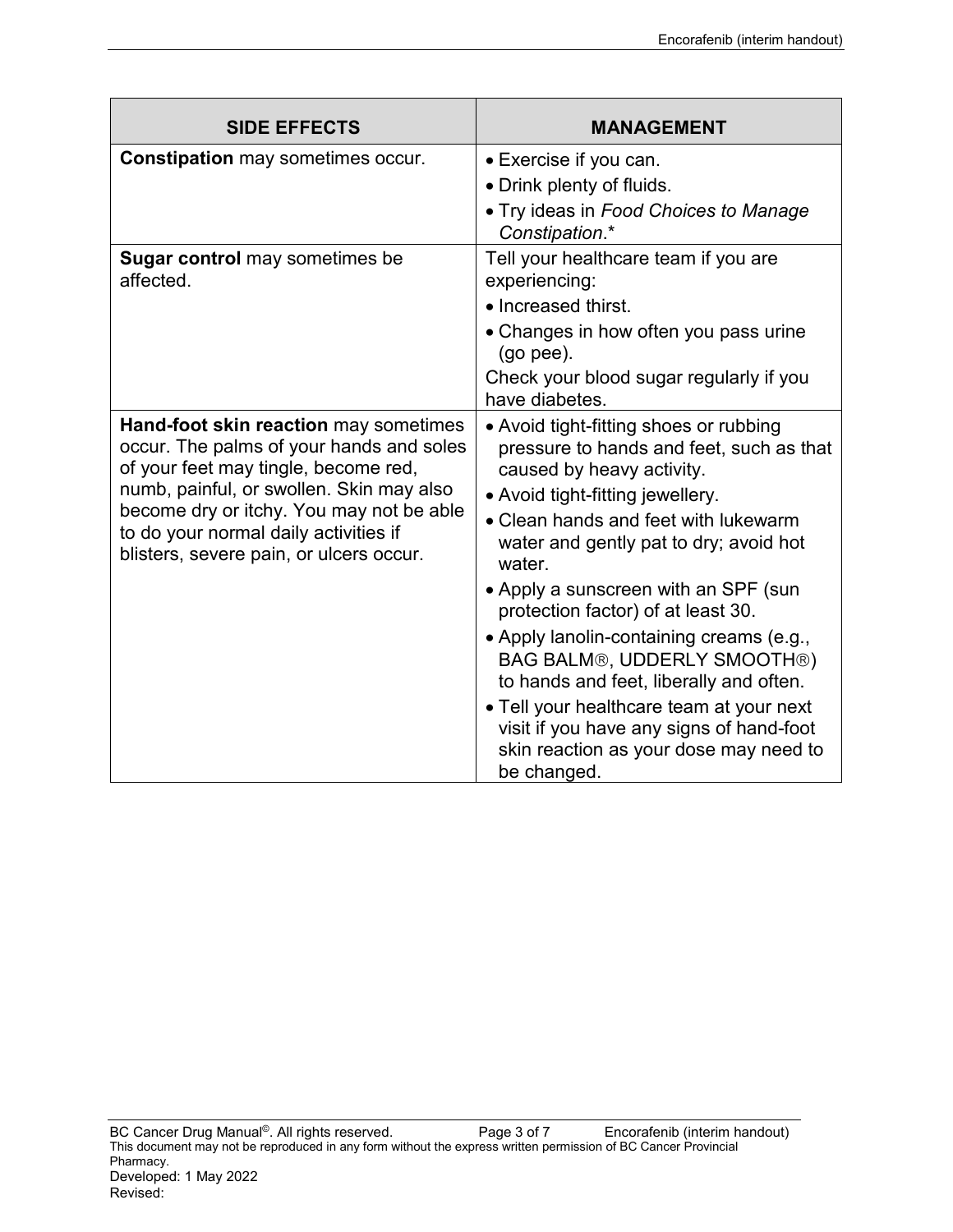| <b>SIDE EFFECTS</b>                                                                                       | <b>MANAGEMENT</b>                                                                                                                                                                                                                                                                                                                                                                                                                                                                                                    |
|-----------------------------------------------------------------------------------------------------------|----------------------------------------------------------------------------------------------------------------------------------------------------------------------------------------------------------------------------------------------------------------------------------------------------------------------------------------------------------------------------------------------------------------------------------------------------------------------------------------------------------------------|
| Minor bleeding, such as <b>nosebleeds</b> ,<br>may occur.                                                 | • Sit up straight and tip your head slightly<br>forward. Tilting your head back may<br>cause blood to run down your throat.<br>• Pinch your nostrils shut between your<br>thumb and forefinger or apply firm<br>pressure against the bleeding nostril for<br>10 full minutes.<br>• After 10 minutes, check to see if your<br>nose is still bleeding. If it is, hold it for<br>10 more minutes.<br>• Stay quiet for a few hours and do not<br>blow your nose for at least 12 hours<br>after the bleeding has stopped. |
|                                                                                                           | • Get emergency help if a nosebleed lasts<br>longer than 20 minutes.                                                                                                                                                                                                                                                                                                                                                                                                                                                 |
| Abnormal heart rhythm (QT)<br>prolongation) rarely occurs.                                                | Minimize your risk of abnormal heart<br>rhythm by:                                                                                                                                                                                                                                                                                                                                                                                                                                                                   |
|                                                                                                           | • always checking with your pharmacist or<br>doctor about drug interactions when<br>starting a new medication, herbal<br>product, or supplement.<br>• avoiding grapefruit and grapefruit juice.<br>Get emergency help <i>immediately</i> if your<br>heart is beating irregularly or fast OR if<br>you feel faint, lightheaded, or dizzy.                                                                                                                                                                             |
| Headache may sometimes occur.                                                                             | Take acetaminophen (e.g., TYLENOL®)<br>every 4-6 hours if needed, to a maximum<br>of 4 g (4000 mg) per day.                                                                                                                                                                                                                                                                                                                                                                                                          |
| <b>Muscle or joint pain may sometimes</b><br>occur.                                                       | You may take acetaminophen (e.g.,<br>TYLENOL <sup>®</sup> ) every 4-6 hours to a<br>maximum of 4 g (4000 mg) per day or<br>ibuprofen (e.g., ADVIL <sup>®</sup> ) for mild to<br>moderate pain. Tell your healthcare team<br>if the pain interferes with your activity.                                                                                                                                                                                                                                               |
| <b>Swelling</b> of hands, feet, or lower legs<br>may sometimes occur if your body retains<br>extra fluid. | If swelling is a problem:<br>• Elevate your feet when sitting.<br>• Avoid tight clothing.                                                                                                                                                                                                                                                                                                                                                                                                                            |
| Taste alteration may sometimes occur.                                                                     | Try the ideas in Food Ideas to Cope with<br>Taste and Smell Changes.*                                                                                                                                                                                                                                                                                                                                                                                                                                                |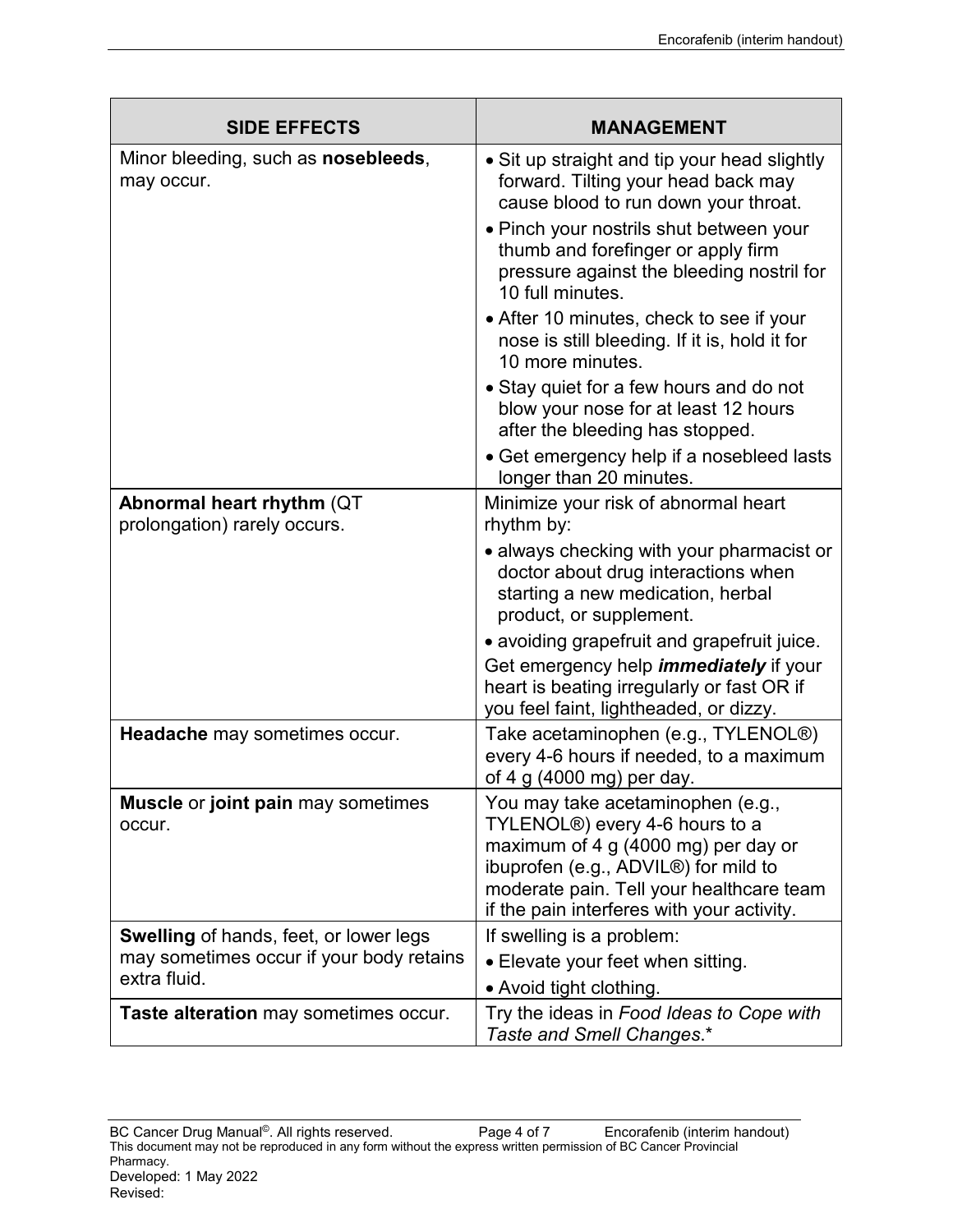| <b>SIDE EFFECTS</b>                                                                                                                                | <b>MANAGEMENT</b>                                                                                                                                                 |
|----------------------------------------------------------------------------------------------------------------------------------------------------|-------------------------------------------------------------------------------------------------------------------------------------------------------------------|
| You may sometimes have trouble                                                                                                                     | • Tell your healthcare team                                                                                                                                       |
| sleeping.                                                                                                                                          | • if you continue to have trouble<br>sleeping.                                                                                                                    |
|                                                                                                                                                    | • This will return to normal when you stop<br>taking encorafenib.                                                                                                 |
| Loss of appetite may sometimes occur.                                                                                                              | Try the ideas in Food Ideas to Help with<br>Decreased Appetite.*                                                                                                  |
| Tiredness and lack of energy may<br>sometimes occur.                                                                                               | • Do not drive a car or operate machinery<br>if you are feeling tired.                                                                                            |
|                                                                                                                                                    | • Try the ideas in Fatigue/Tiredness -<br>Patient Handout.*                                                                                                       |
| Hair loss sometimes occurs with<br>encorafenib. Hair will grow back once you<br>stop treatment with encorafenib. Colour<br>and texture may change. | If hair loss is a problem, refer to<br>Resources for Hair Loss and Appearance<br>Changes - Patient Handout.*                                                      |
| Numbness or tingling of the fingers or<br>toes may sometimes occur. This will<br>slowly return to normal once your                                 | • Be careful when handling items that are<br>sharp, hot, or cold.<br>• Be careful when walking on uneven                                                          |
| treatments are over. This may take<br>several months.                                                                                              | surfaces or doing activities that need<br>you to balance or be steady.                                                                                            |
|                                                                                                                                                    | • Tell your healthcare team at your next<br>visit, especially if you have trouble with<br>buttons, writing, picking up small<br>objects, walking, or have fallen. |
| Your skin may sunburn more easily than<br>usual.                                                                                                   | • Tell your healthcare team if you have a<br>severe sunburn or skin reaction such as<br>itching, rash, or swelling after sun<br>exposure.                         |
|                                                                                                                                                    | • Refer to Your Medication Sun<br>Sensitivity and Sunscreens* or the BC<br>Health Guide for more information.                                                     |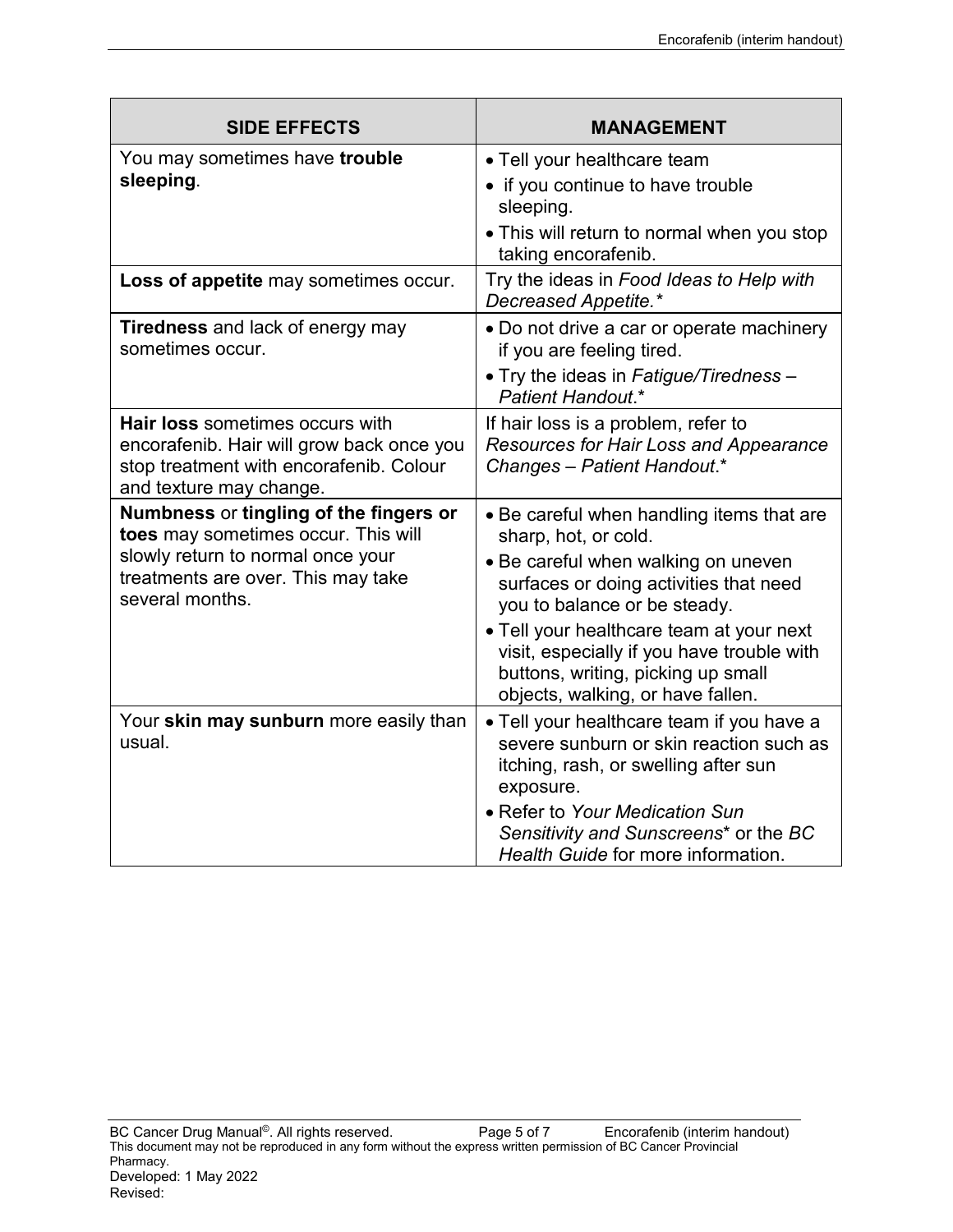| <b>SIDE EFFECTS</b>                                                                           | <b>MANAGEMENT</b>                                                                                                                                                                                                                                                                                                                                                                                               |
|-----------------------------------------------------------------------------------------------|-----------------------------------------------------------------------------------------------------------------------------------------------------------------------------------------------------------------------------------------------------------------------------------------------------------------------------------------------------------------------------------------------------------------|
| A type of <b>skin cancer</b> called cutaneous<br>squamous cell carcinoma may rarely<br>occur. | Check your skin and tell your healthcare<br>team right away if you notice any skin<br>changes including:<br>• a new wart,<br>• a sore or reddish bump that bleeds or<br>does not heal, or<br>• a change in size or color of a mole.<br>Cutaneous squamous cell carcinoma is<br>usually managed with simple removal<br>(excision).<br>Refer to the BC Health Guide for<br>information about protecting your skin |
|                                                                                               | from sun exposure.                                                                                                                                                                                                                                                                                                                                                                                              |
| <b>High blood pressure</b> may sometimes<br>occur.                                            | Your blood pressure may be checked by<br>your healthcare team during your visit.<br>• You may be asked to check your blood<br>pressure frequently between visits.<br>• Your doctor may give you a prescription<br>for blood pressure medication if your<br>blood pressure is high.<br>• Tell your doctor if you are already on<br>blood pressure medication. Your doctor<br>may have to adjust your dose.       |

**\*Please ask your nurse or pharmacist for a copy.**

## **STOP TAKING ENCORAFENIB AND CHECK WITH YOUR HEALTHCARE TEAM OR GET EMERGENCY HELP IMMEDIATELY IF YOU HAVE:**

- Signs of an **allergic reaction** (rare) including dizziness, fast heartbeat, face swelling, or breathing problems.
- **Changes in eyesight** such as blurred vision, loss of vision, seeing halos or coloured dots or you have eye pain.
- Signs of **bleeding problems** such as black and/or tarry stools, blood in urine, pinpoint red spots on skin, or extensive bruising.
- Signs of a **blood clot** such as tenderness or hardness over a vein, calf swelling and tenderness, sudden onset of cough, chest pain, or shortness of breath.
- Signs of **heart or lung problems** such as fast or uneven heartbeat, chest pain, chest pressure, shortness of breath or difficulty in breathing, swelling of feet or lower legs, or fainting.
- **Face muscles** that are weak, don't move, or appear to droop.